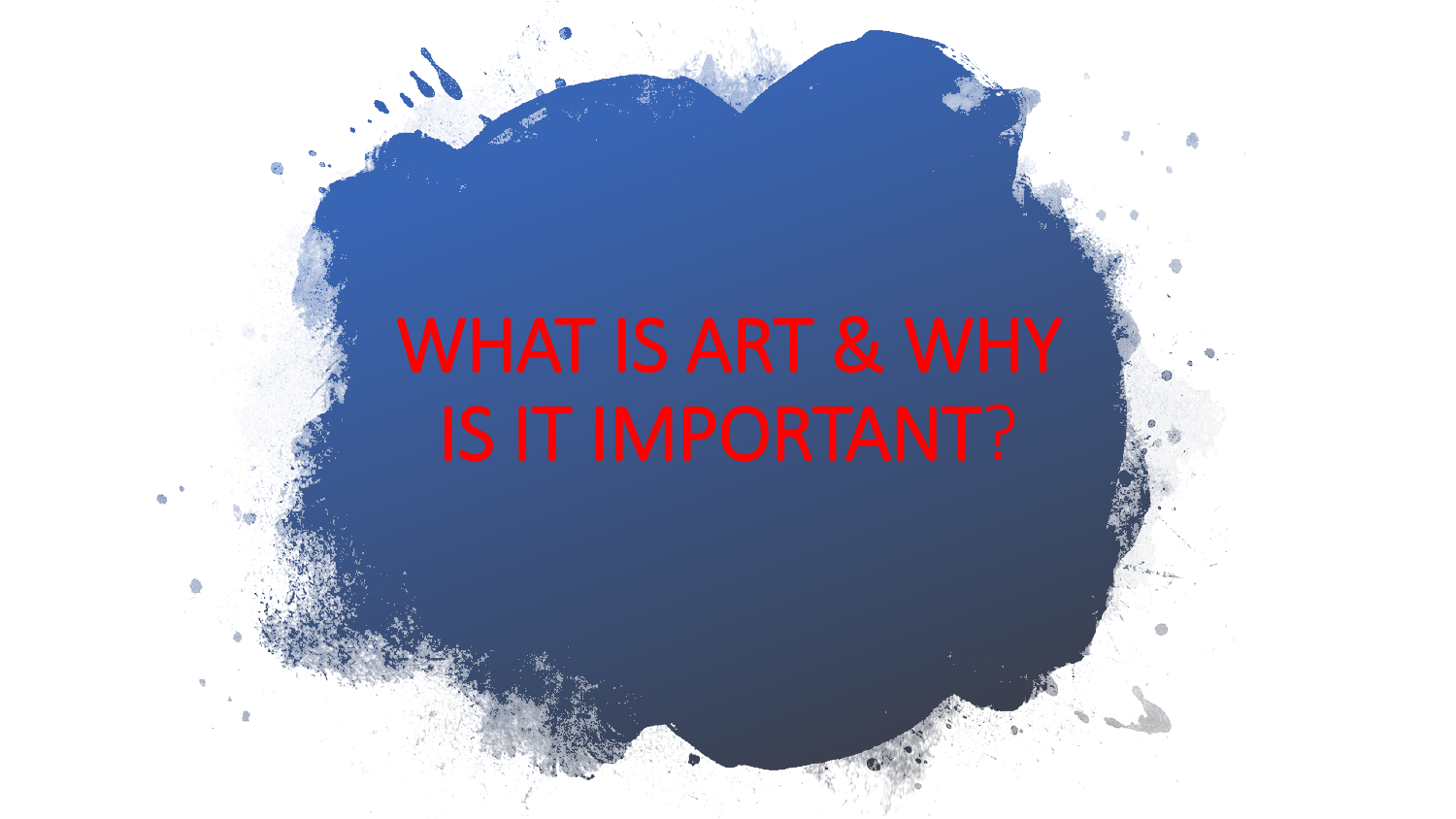## WHAT IS ART?

- any creative work of a human being
- a form of expressing oneself
- resides in the quality of doing; the process is not magic
- an act of making something visually entertaining
- an activity that manifests the beauty (What is Beauty in Art?)
- the mastery, an ideal way of doing things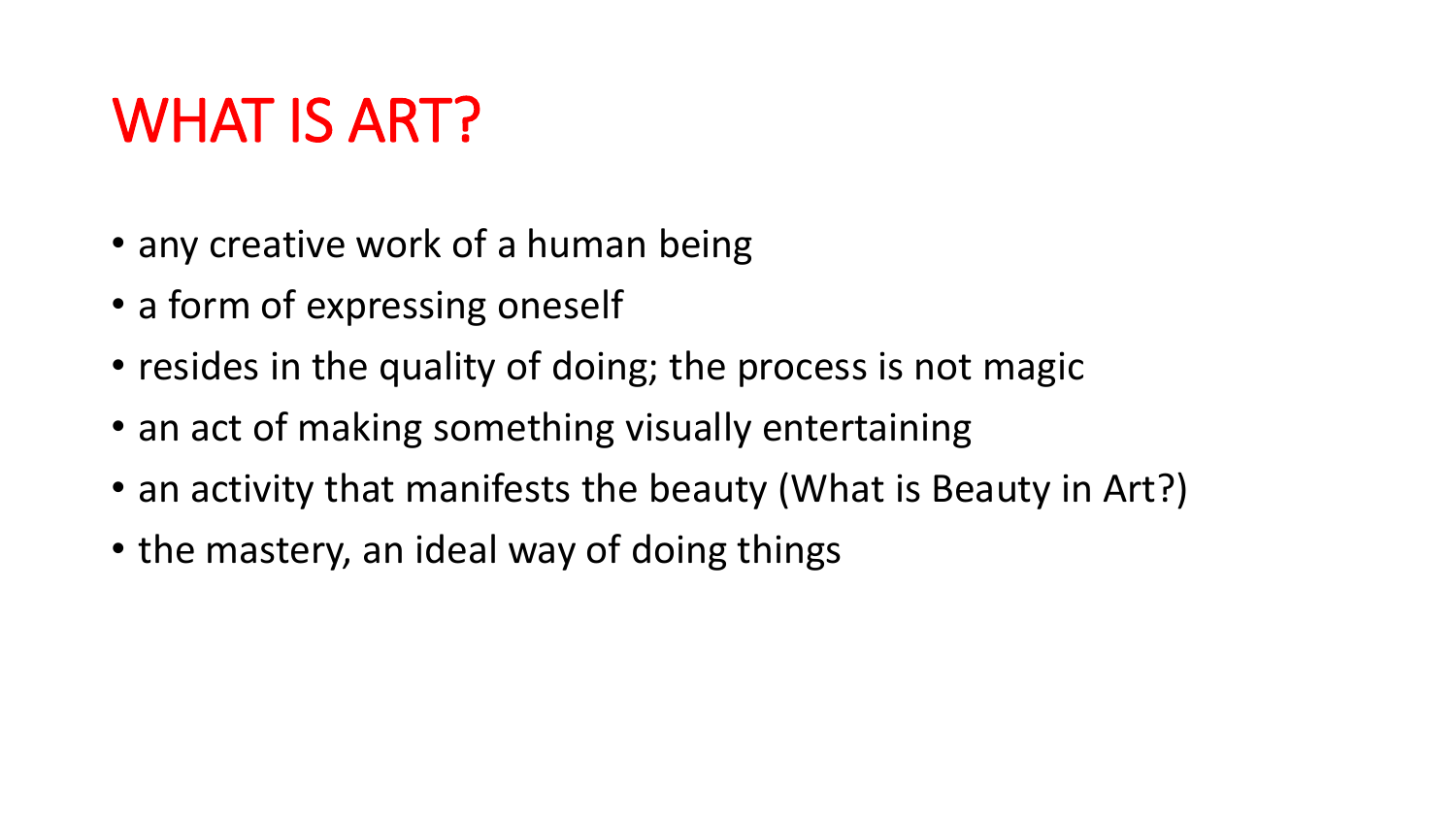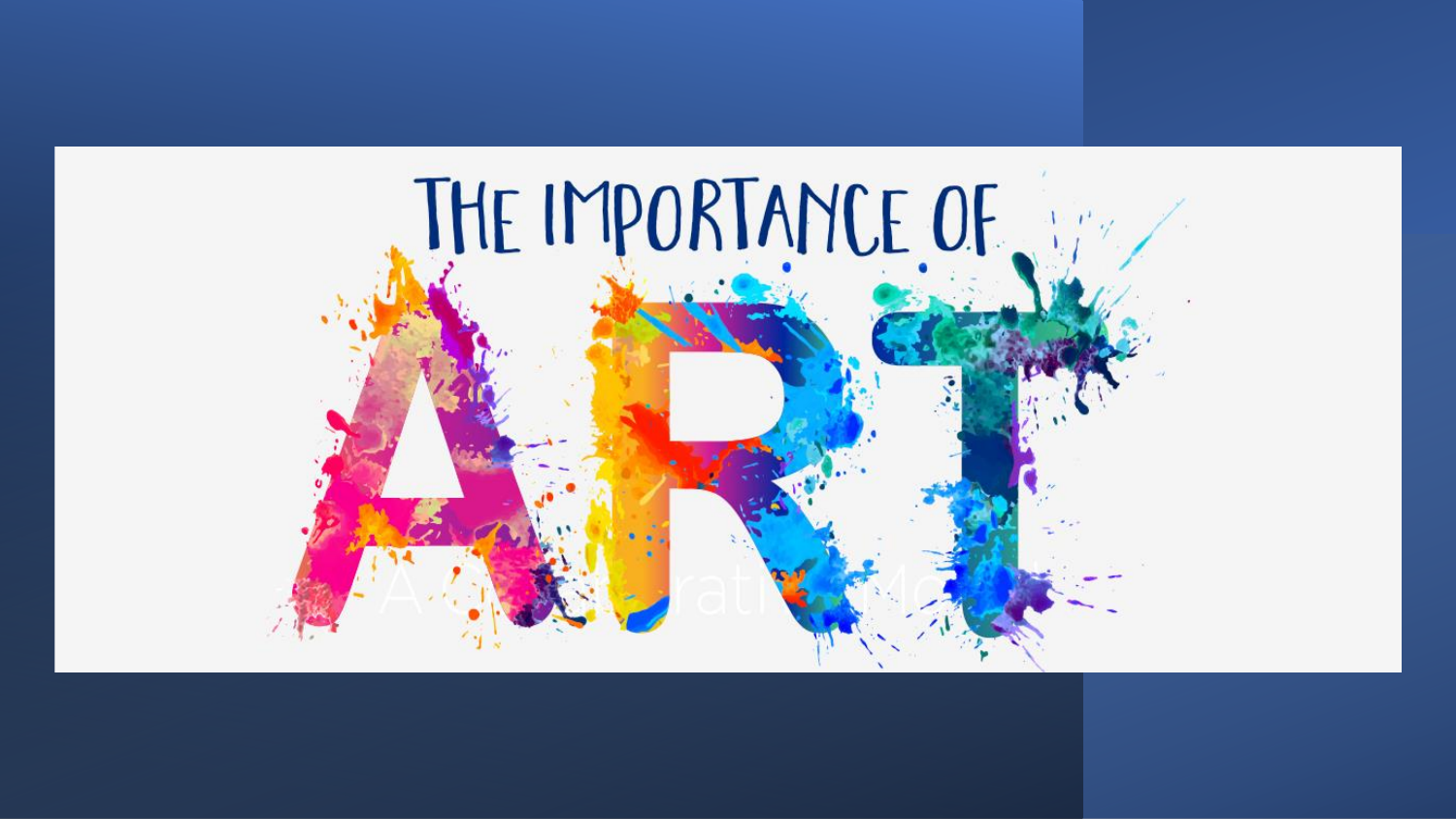### WHY IS IT IMPORTANT & POWERFUL?

• **It has the power to educate people about almost anything**. It can create awareness and present information in a way that could be absorbed by many easily. In a world where there are those who don't even have access to good education; art makes education an even greater equalizer of society.

• **It promotes cultural appreciation among a generation that's currently preoccupied with their technology.** In fact, it can be said that if it weren't for art, our history, culture, and traditions would be in more danger of being forgotten than they already are.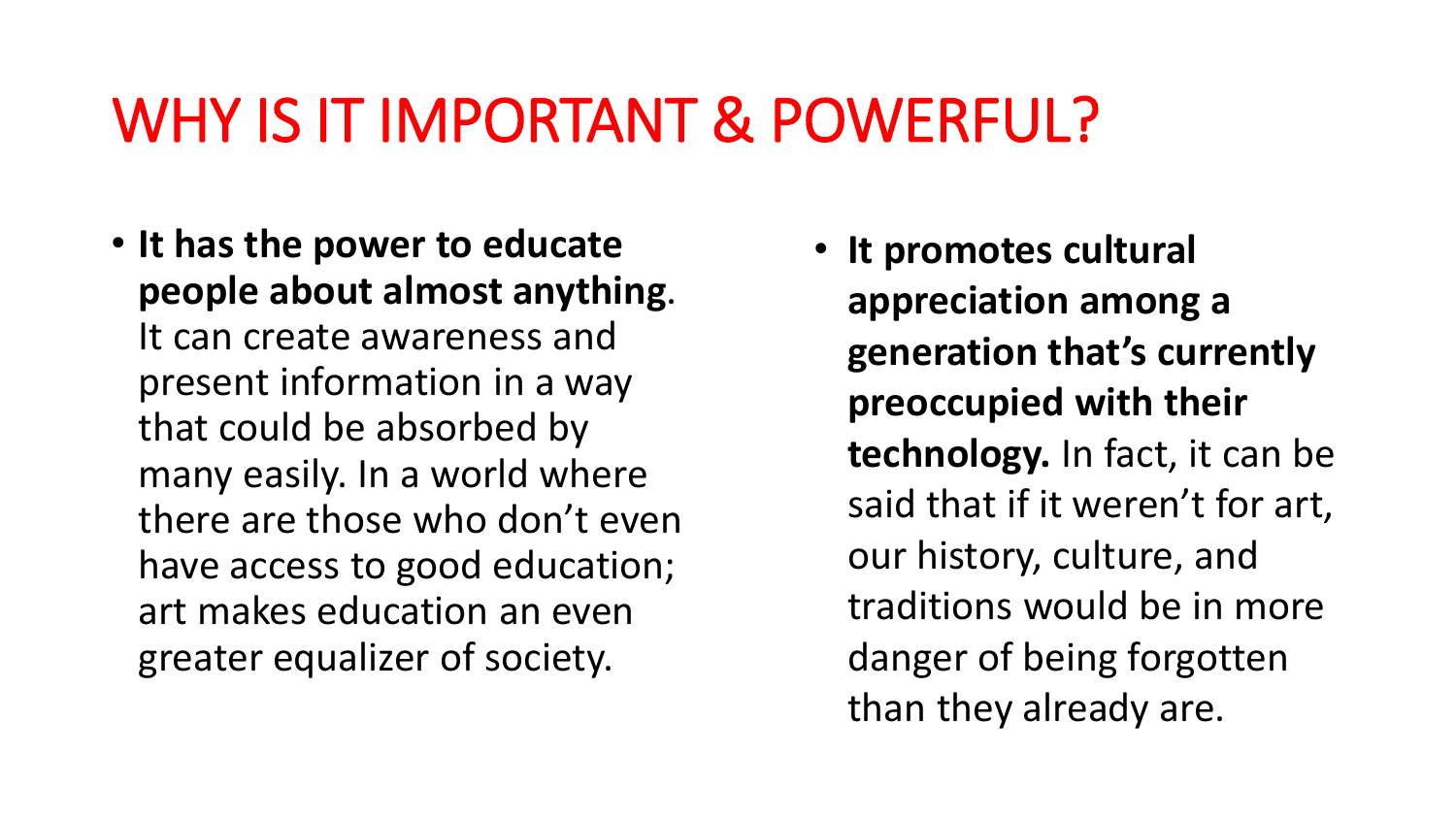

**It accesses higher orders of thinking.** Art doesn't just make you absorb information. Rather, it makes you think about current ideas and inspire you to make your own. This is why creativity is a form of intelligence – it is a special ability that unlocks the potentials of the human mind. In fact, studies have shown that exposure to art can make you better in other fields of knowledge.

• It *breaks cultural, social, and economic barriers*. While art can't really solve poverty or promote social justice on its own, it can be used as a leveled playing field for discourse and expression. The reason why everyone can relate to art is that everyone has emotions and personal experiences. Therefore, anyone can learn to appreciate art regardless of their social background, economic standing, or political affiliation.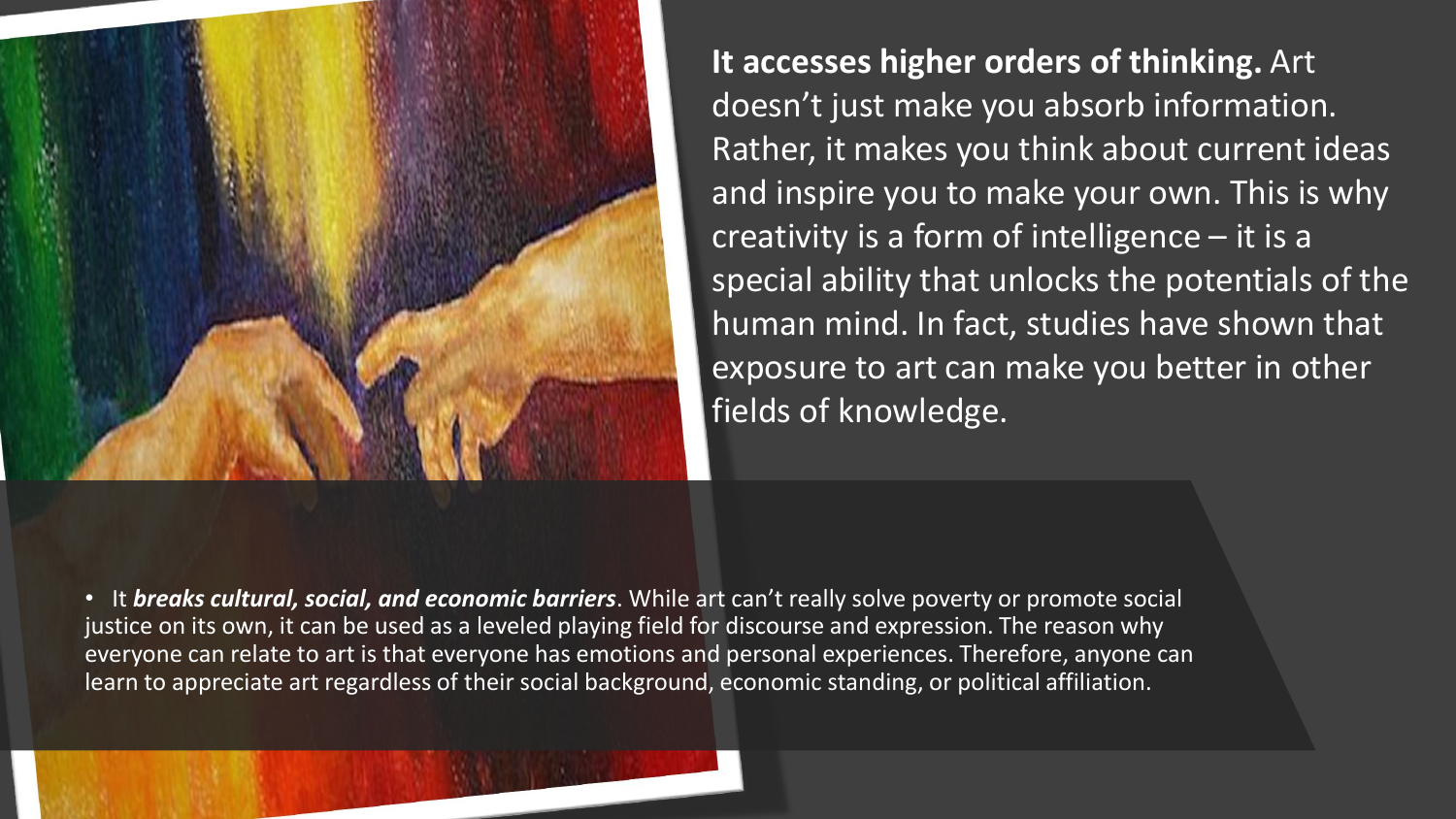# How art therapy can heal us?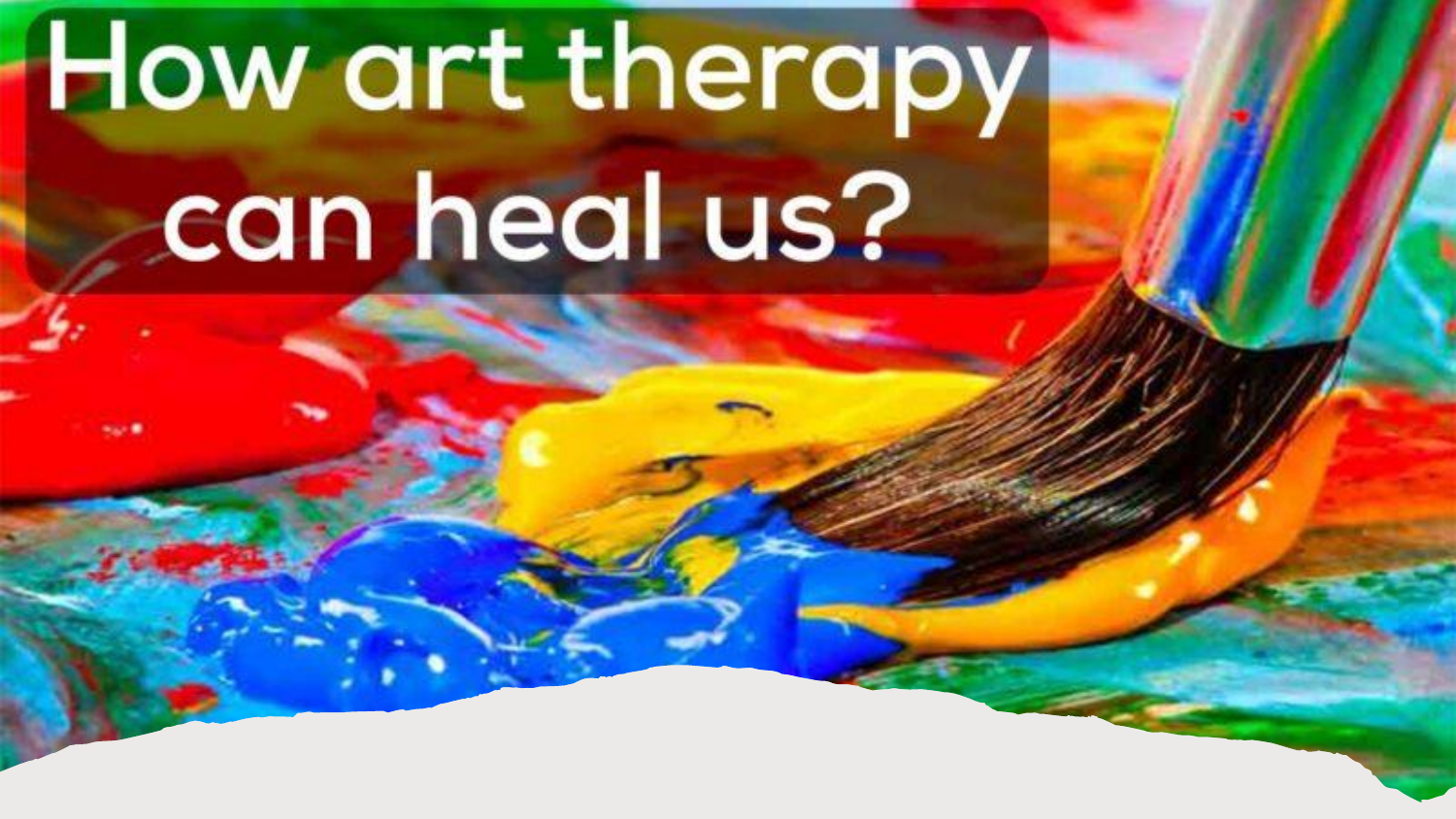

## ART HEALING

• **A:** Art is healing because it forces you to forge a connection between your mind and your body. Unlike [exercise,](https://www.henryford.com/blog/categories/movewell) which works your body, or [meditation,](https://www.henryford.com/blog/2017/02/meditation-tips) which clears your mind, art-making accesses both mind and body to promote healing. Every time you sit down to write a song or paint a picture, you're using mental processes in a physically engaging activity.